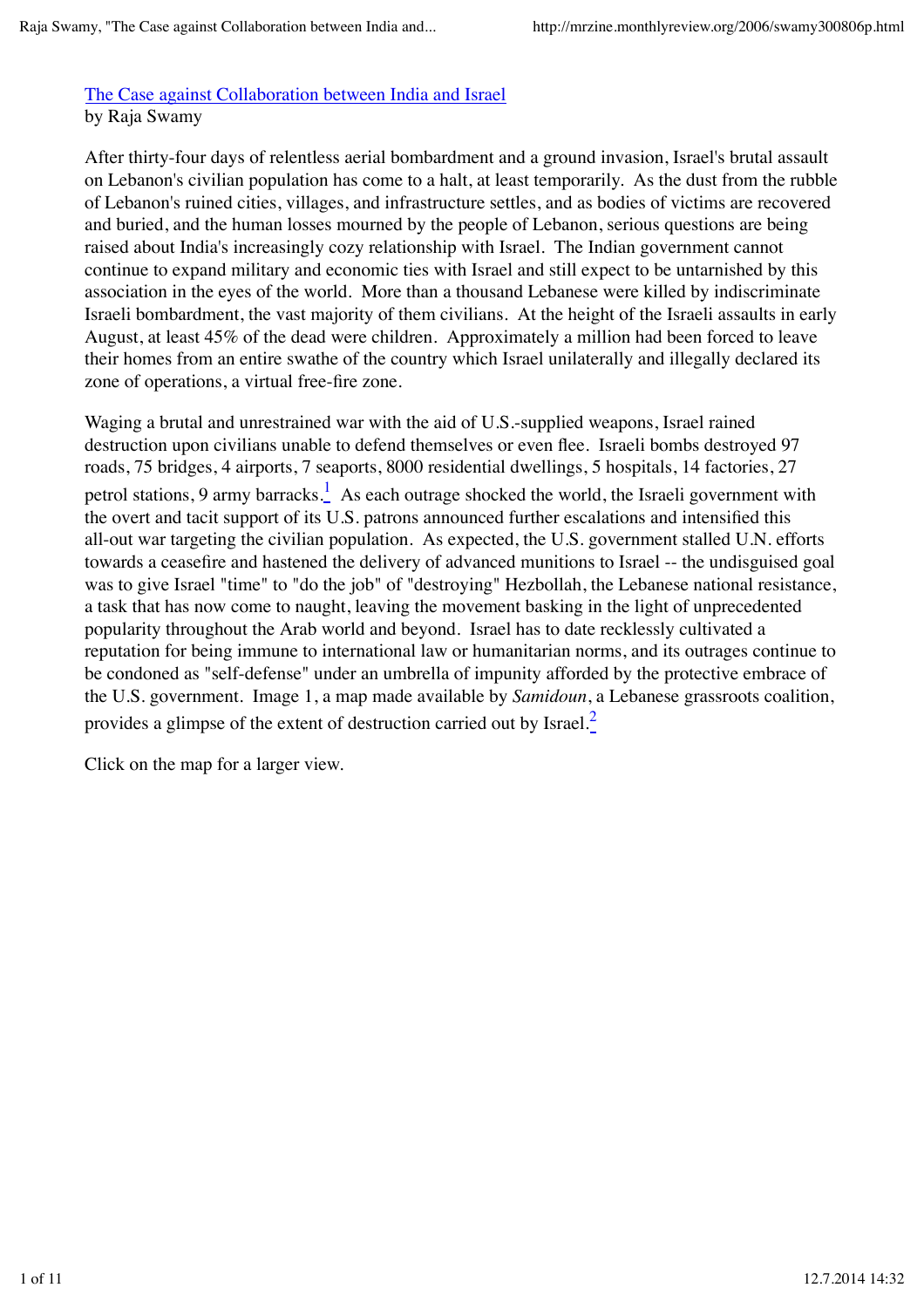

**Image 1:** Locations in Lebanon bombed by Israel, as of August 10, 2006. Maps are updated daily at maps.samidoun.org

# **India, the Israeli Arms Industry's Prized Market**

It is commendable that the Indian government, albeit "under pressure from the Left parties," condemned the Israeli bombardment of Lebanon and called for an "immediate and unconditional ceasefire." However, the recent pattern of collaboration between the Indian and Israeli military and political establishments renders such condemnations and calls quite meaningless. Moreover, this official expression of concern came weeks into the bombardment, specifically in response to the brutal massacre of about 60 civilians, a majority of them children and women, in the city of Qana, which only ten years ago was the site of another horrendously similar Israeli atrocity. Statements and official pronunciations aside, what deserves greater public scrutiny is the pattern of relationships developed by India's political elites with the Israeli state and military over the period of the last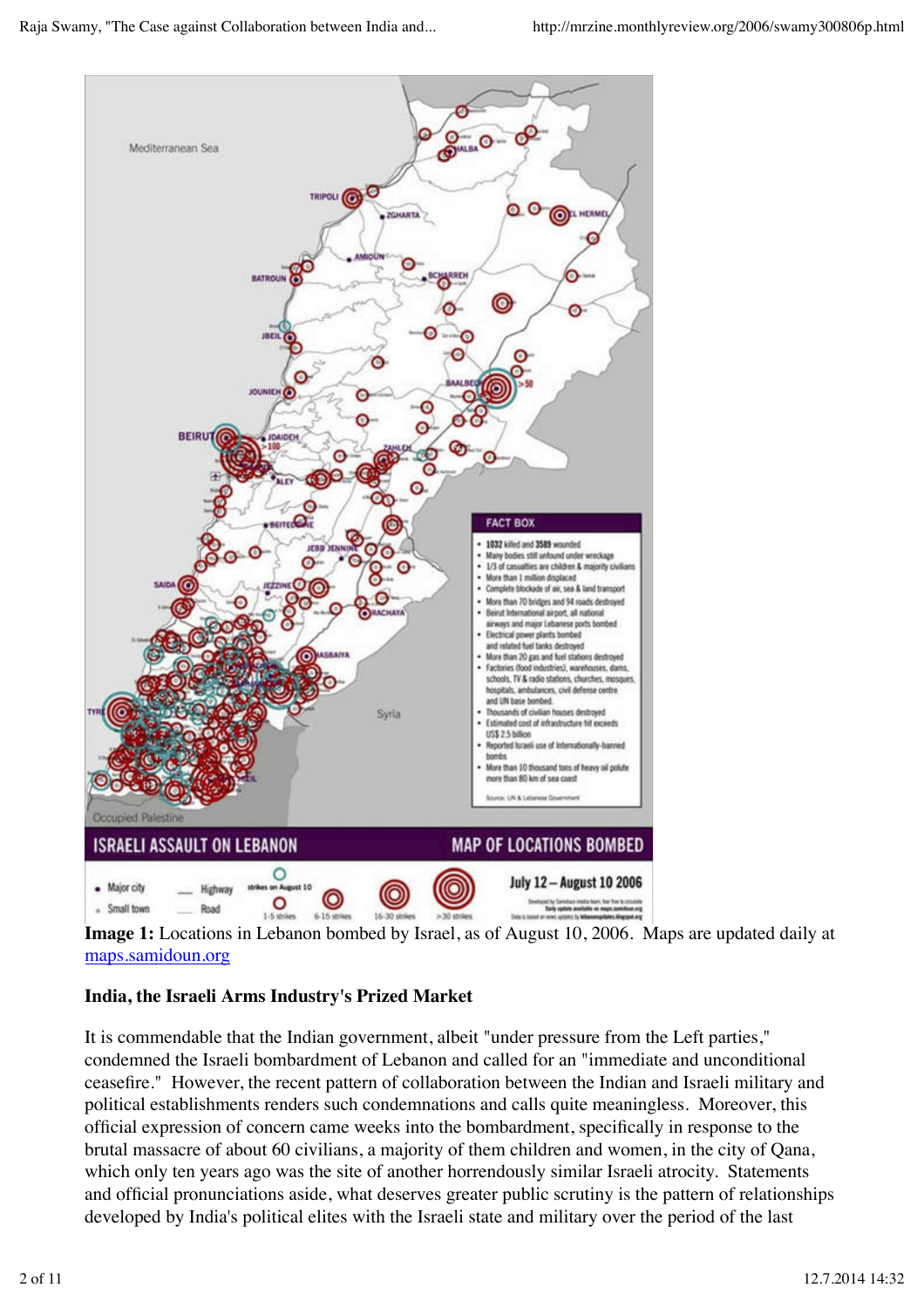decade. *Business Week* reported in 2005 that India became Israel's largest importer of weapons the previous year, accounting for about half of the \$3.6 billion worth of weapons exported by that country.<sup>3</sup> Not coincidentally, that year also proved to be the second best recorded year for the Israeli weapons industry, making Israel the 5th largest weapons exporter in the world and accounting for about 10 percent of the world's weapons trade. Obviously, the Israeli armaments industry values India as a major new market for its weapons and as such has much to gain from maintaining and deepening the appetite for arms by the Indian state.

Since the 1970s, the Israeli armaments industry has had to adopt an aggressive export-orientation since the country's own military only procures about a third of its output. Israel has a sordid history of supplying weapons and training to notorious dictatorships, including South Africa's apartheid regime, Nicaragua's Somoza, Pinochet in Chile, Marcos in the Philippines, Duvalier in Haiti, Mobutu in Zaire, dictatorships in Guatemala, Argentina, and scores of other African, Asian and South American countries where unpopular regimes utilized Israeli weapons, training and advice to ruthlessly suppress their populations through the 1970s and 80s. Weapons sales also became the "motor driving Israel's foreign policy" during this period, as economic crises required bouts of intensified lobbying by Israeli arms merchants dispatched to dozens of countries to coax and cajole assorted defense ministries into purchasing Israeli weapons. Israeli foreign policy thus has a track record of being closely tied to the interests of its weapons industries, exemplified and facilitated by the interlocking relationships between elites in the highest echelons of the political structure, the military establishment, and arms industries, who together comprise the "security establishment lobby." The close relationship between Israel's foreign policy and the aggressive export-orientation of its arms industry is summed up in the following statement by Aharon Klieman, who wrote: "Arms transfers are a dual-purpose political-security tool, essential for Israel's security position, and an unavoidable critical component of foreign policy. Consequently, Israel's diplomacy of arms exports is a kind of extension of Israel's general approach to foreign affairs."<sup>4</sup>

By the late 1980s, Israeli weapons exports as a proportion of total industrial output rose to between 30 and 40 percent, from 31 percent in 1975 and 14 percent in 1967. $\frac{5}{1}$  Today at least 25 percent of Israel's annual exports are armaments. $\frac{6}{5}$  It is in the light of this nexus of weapons export orientation and militaristic foreign policy that the new Indo-Israeli relationship becomes clear at one level. The new relationship developed since 1992 is not immune to the same logic driving Israeli foreign policy dominant since the 1970s -- that of aggressively expanding markets abroad for its armaments industries and maintaining a military-centered approach to international relations consistent with the goals of the ongoing occupation of Palestine, as well as expansionist goals and related forays into Lebanon, and other neighboring countries. On the Indian side, both wings of the ruling class, tethered as they are to dreams of "great power" status, support the expansion of this relationship by subscribing to a hawkish attitude towards resolving international disputes, particularly with Pakistan, a posture that conveniently demands unrestrained military spending. Every visit by a delegation of Israeli officials either preceded or followed the cementing of ties involving the purchase of weapons or the training and/or expansion of cooperation between Israeli armaments interests and their Indian counterparts (see Table 1). There were also reports, in 2003, of the Israeli defense establishment dispatching "scores of agents" to persuade the Indian armed forces into buying weapons.<sup>7</sup>

## **Betraying the Anti-colonial Legacy = Betraying the Indian People**

Such an unhealthy relationship built on the consumption of Israeli weapons necessitates the alienation and betrayal of broader friendships and historical ties that the people of India share with the people of the Arab world, particularly those in the countries and occupied lands bearing the brunt of aggressive Israeli militarism and allied U.S. aggression. Just as India stood on the right side of history in the case of apartheid South Africa, so should its present leaders take on the historic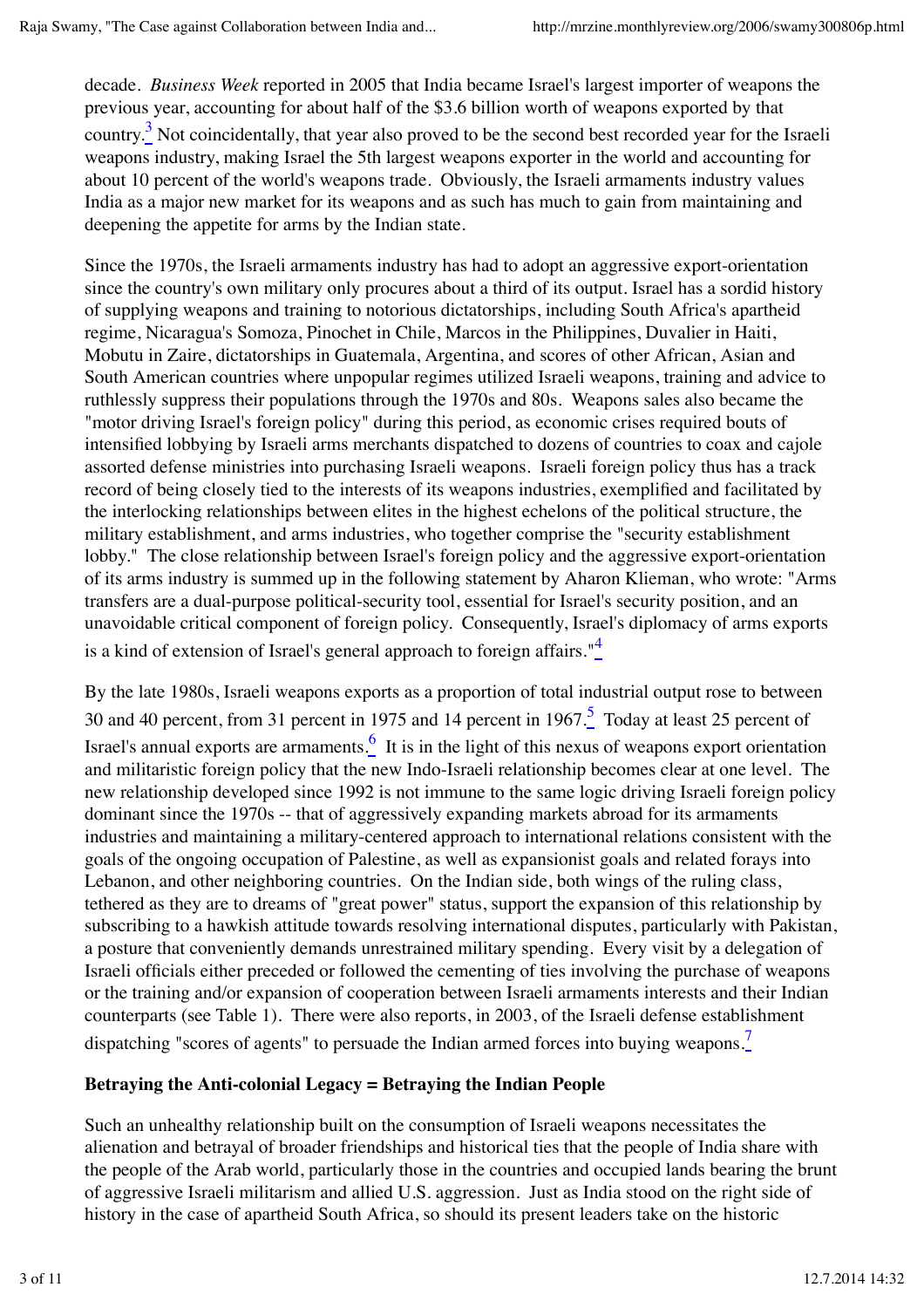responsibility of aligning India with the forces of justice, equality, and peace -- in support of the human rights and the right to self-determination of the people of Palestine and Lebanon. In the first three decades after independence, successive governments sought to project India as a country dedicated to decolonization. This posture offered the basis for the principled foreign policy of the Nehruvian state which drew its own legitimacy from the tumultuous anti-colonial struggle that brought about independence for the subcontinent in the late 1940s. Israel was reluctantly recognized as a state only as late as 1950, and no formal ties were established for almost four decades, in tacit recognition of the rights of Palestinians brutally dispersed to facilitate Israel's creation. In 1975, India voted at the United Nations in favor of the resolution equating the ideology of Zionism with racism. India was also the first non-Arab state to recognize the PLO, welcoming a Palestinian embassy in New Delhi by 1988. In early 1992, anticipating the rapidly changing situation following the end of the cold war, and in the context of efforts by some Arab states to renegotiate relations with Israel (at the behest of the U.S.), another Congress government decided to establish formal ties with the state of Israel. In the decade following this normalization of ties, successive governments of both the centrist Congress and the right-wing BJP, irrespective of party ideology, have rapidly forged extensive military, economic, and political relationships.

Significantly, the shift within the Indian ruling classes from the official position of non-alignment and state-centered economic development towards the Washington Consensus facilitated and encouraged this changed attitude towards Israel. The Washington Consensus, perhaps best exemplified by India's subscription to the IMF's structural adjustment program of the early 1990s necessitated adherence to a U.S.-centered economic (and hence political) agenda emphasizing privatization of state assets, liberalization of trade, and the globalization of economic activities. Into this new arena of free-market fundamentalism entered the political maelstrom of Hindutva -- which launched an assault on the secular, pluralistic pretensions of the post-independence state and openly advocated the further disenfranchisement and marginalization of India's largely working-class Muslim population. Ideologically, the India's ruling classes' fantasies of "great power," "emerging superpower," etc. justified their growing servility to U.S. designs in the region, and opened the floodgates on unrestrained spending on weapons. Spending on social services and investment in crucial areas like agriculture and industry plummeted, as per the diktat of the neoliberal program. It is in this context of neoliberal restructuring and adherence to the Washington Consensus that the current trends in visibly expanded Indo-Israeli military and political relations emerged through the 1990s and into the first decade of the 21st century.

| <b>Military Political</b> |                                                                                                                                                                                                                                |  |
|---------------------------|--------------------------------------------------------------------------------------------------------------------------------------------------------------------------------------------------------------------------------|--|
| 1996                      | * Israeli President Ezer Weizman's visit to India at the head<br>of a 24-member business delegation.                                                                                                                           |  |
| 1998                      | * Indian Army Chief-of-Staff Gen V N Malik's visit to<br>$\text{Israel.}^{10}$                                                                                                                                                 |  |
| 1999                      | * Ordnance and Unmanned Aerial Vehicles (UAVs)<br>supplied to aid India in the Kargil war with Pakistan<br>* Suspicions of secret nuclear cooperation<br>* Indian Deputy PM and Home Minister L.K. Advani's visit<br>to Israel |  |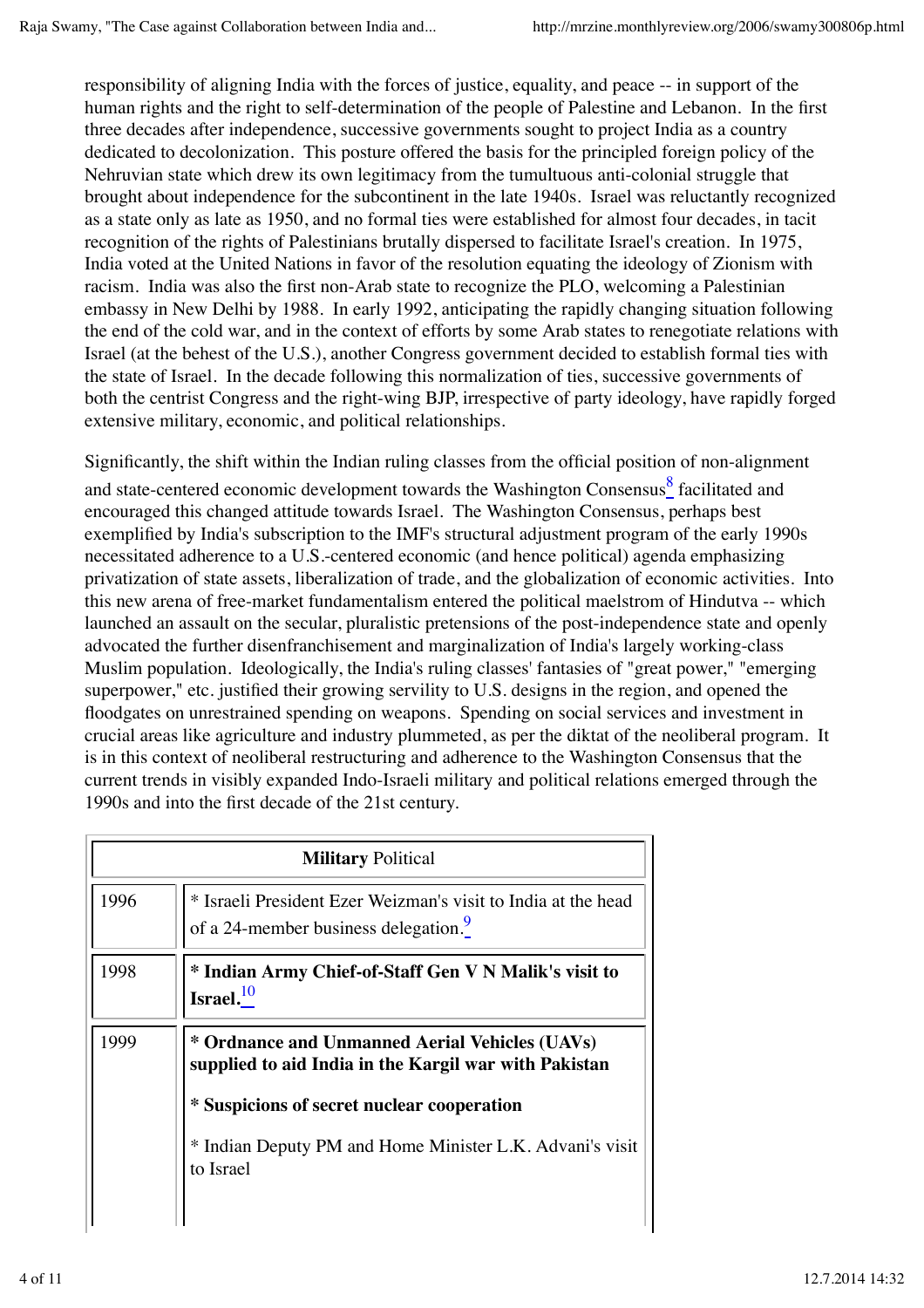|      | * Indian President Abdul Kalam visited to Israel 18 months<br>prior to Pokhran nuclear tests.                                                                                                                                                                                                                                            |
|------|------------------------------------------------------------------------------------------------------------------------------------------------------------------------------------------------------------------------------------------------------------------------------------------------------------------------------------------|
| 2000 | <i>* Jane's Defense Weekly</i> reported in June that Israeli<br>security officers regularly visited Kashmir.                                                                                                                                                                                                                             |
|      | * Israeli submarines test-fired nuclear-capable missiles<br>off the coast of Sri Lanka (see Footnote 5)                                                                                                                                                                                                                                  |
|      | * Indian Foreign Minister Jaswant Singh visited to Israel <sup>11</sup>                                                                                                                                                                                                                                                                  |
| 2001 | * Joint defense cooperation group established. The<br><b>JWG</b> meets every year alternately in New Delhi and Tel<br>Aviv to solidify defense deals, military ties, and<br>coordination of security and intelligence relationships.                                                                                                     |
|      | * Deal for purchase of Israeli <i>Phalcon</i> (Airborne Early<br>Warning and Control Systems) cleared after years of<br>being stalled.                                                                                                                                                                                                   |
|      | * Deals to upgrade artillery with Israeli firm Soltan                                                                                                                                                                                                                                                                                    |
|      | * August 14, 2001: "Israeli intelligence agencies have<br>been intensifying their relations with India security<br>apparatus and are now understood to be heavily<br>involved in helping New Delhi combat Islamic militants<br>in the disputed province of Kashmir." -- Jane's<br><b>Terrorism and Security Monitor, August 14, 2001</b> |
|      | * "It was an ironic coincidence that Brajesh Mishra was<br>closeted in his office in New Delhi on September 11, 2001<br>with his Israeli counterpart Major General Uzi Dayan and<br>engaged in what was dubbed a "joint security strategy<br>dialogue" when the attacks on the World Trade Center and<br>the Pentagon occurred." $12$    |
| 2002 | * Israeli Foreign Minister Shimon Peres's visit to India.<br>Peres had visited India "three times in the past twelve<br>months." $13$                                                                                                                                                                                                    |
|      | * Indian Minister of Communication & Parliamentary<br>Affairs Pramod Mahajan visited to Israel                                                                                                                                                                                                                                           |
| 2003 | * \$20 million agreement with Israeli Military Industries<br>for assault rifles, sniper rifles, night vision equipment,<br>laser range finding and targeting equipment.                                                                                                                                                                  |
|      | * Israel to train four new special forces battalions in<br>"irregular warfare" in Kashmir.                                                                                                                                                                                                                                               |
|      | * Israeli defense industry has dispatched "scores of                                                                                                                                                                                                                                                                                     |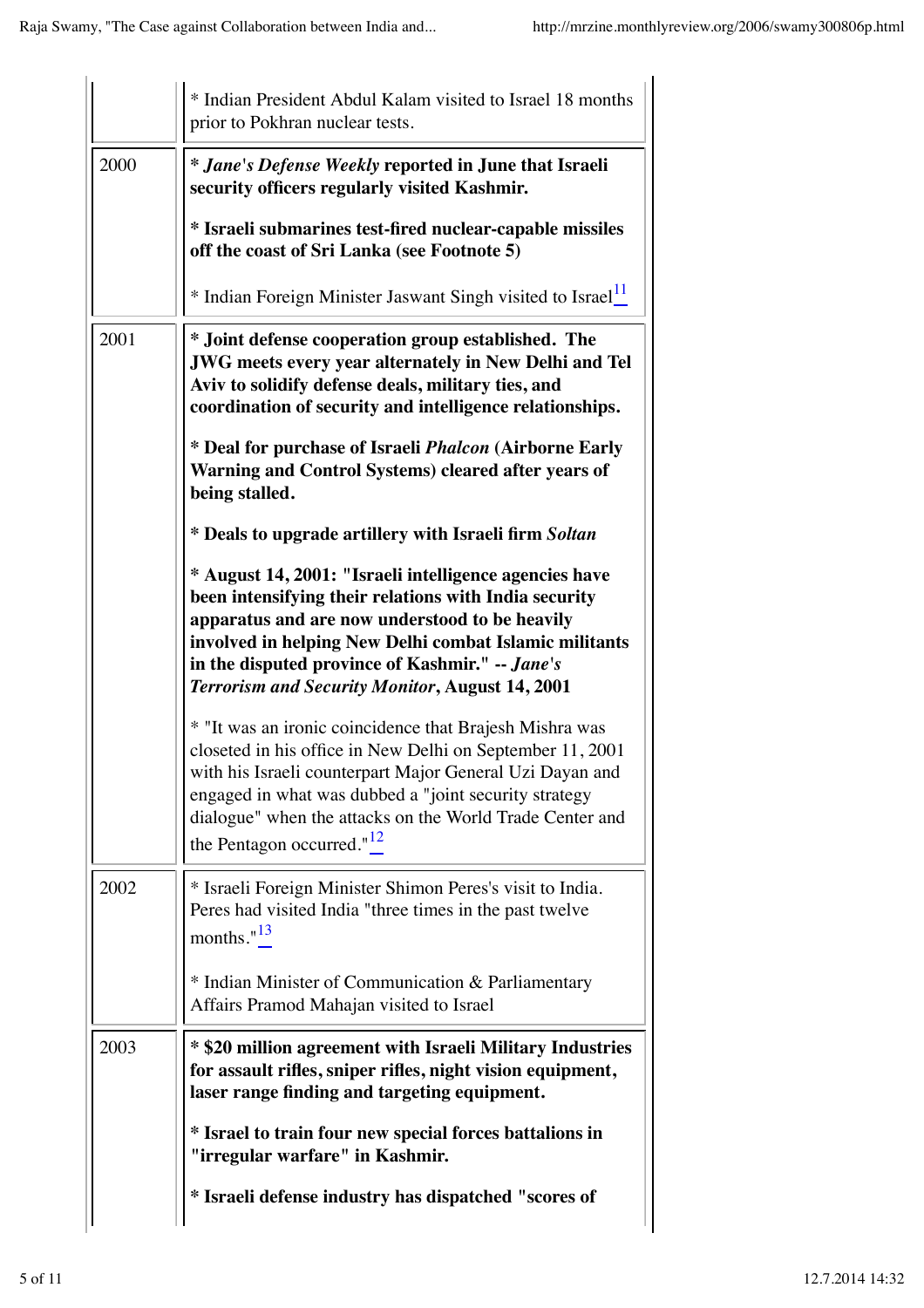|      | agents" to pursue sales to the Indian armed forces.                                                                                                                                                                                                                                                                                                                                                            |
|------|----------------------------------------------------------------------------------------------------------------------------------------------------------------------------------------------------------------------------------------------------------------------------------------------------------------------------------------------------------------------------------------------------------------|
|      | * September: Israeli PM Ariel Sharon's visit to India,<br>hosted by the BJP led NDA government. At the height of a<br>brutal Israeli suppression of the Palestinian population, with<br>Sharon's international reputation as a ruthless enemy of<br>Palestinians, this cynical display of Indo-Israeli bonhomie<br>by the NDA government was intended to help rehabilitate<br>him and to settle defense deals. |
|      | * Israeli Minister of Science & Technology Eliezer<br>Sandberg's visit to India, signing of an MoU with ISRO                                                                                                                                                                                                                                                                                                   |
| 2004 | * \$1.1 billion deal on <i>Phalcon</i> concluded.                                                                                                                                                                                                                                                                                                                                                              |
|      | * Ehud Olmert (now Israeli PM)'s visit to India, first as<br>Industry, Trade and Employment Minister, then as Deputy<br>Prime Minister. $^{14}$ , $^{15}$                                                                                                                                                                                                                                                      |
|      | * Indian Minister of Commerce & Industry Mr. Arun<br>Jaitly's visit to Israel as head of the Indian delegation to the<br>Joint Economic Committee.                                                                                                                                                                                                                                                             |
| 2005 | * 50 Heron Drones (spy UAVs) to be sold to India by<br><b>Israel Aircraft Industries</b>                                                                                                                                                                                                                                                                                                                       |
|      | * Visits to Israel by Kumari Sejla (Minister of State for<br>Rural Development), Kapil Sibal (Minister of State for<br>Science and Technology), Kamal Nath (Minister of State<br>for Commerce and Industries), Sharad Pawar (Union<br>Minister for Agriculture).                                                                                                                                               |
| 2006 | * National Security Advisor of Israel, Maj. Gen. (Retd.)<br>Giora Eiland visits India to hold talks with his<br>counterpart Mr. M.K. Narayanan under the framework<br>of the "Indo-Israel National Security Council<br>dialogue." $\frac{16}{4}$                                                                                                                                                               |

## **Congress-BJP: Same Love Affair with Israel**

As opposition party in 2003, the Congress Party had vociferously protested when the BJP's L.K. Advani and National Security Advisor Brajesh Mishra proclaimed an emerging "strategic relationship" between the India and Israel. Jaipal Reddy, spokesperson for the Congress, was reported to have said: "Obsession with Israel on the part of the coalition government is strange and perverse . . . when Israel is facing international isolation. It shows the intellectual insolvency of the government." $\frac{17}{2}$  Noting that the relationship between India and Israel "qualitatively differed" from that between India and the U.S., Reddy asserted that the two countries were separated by "ideological dissonance" as the Congress Party position towards the Palestinians was diametrically opposed to that of the Israelis. "There has to be a minimum ideological similarity for a strategic partnership."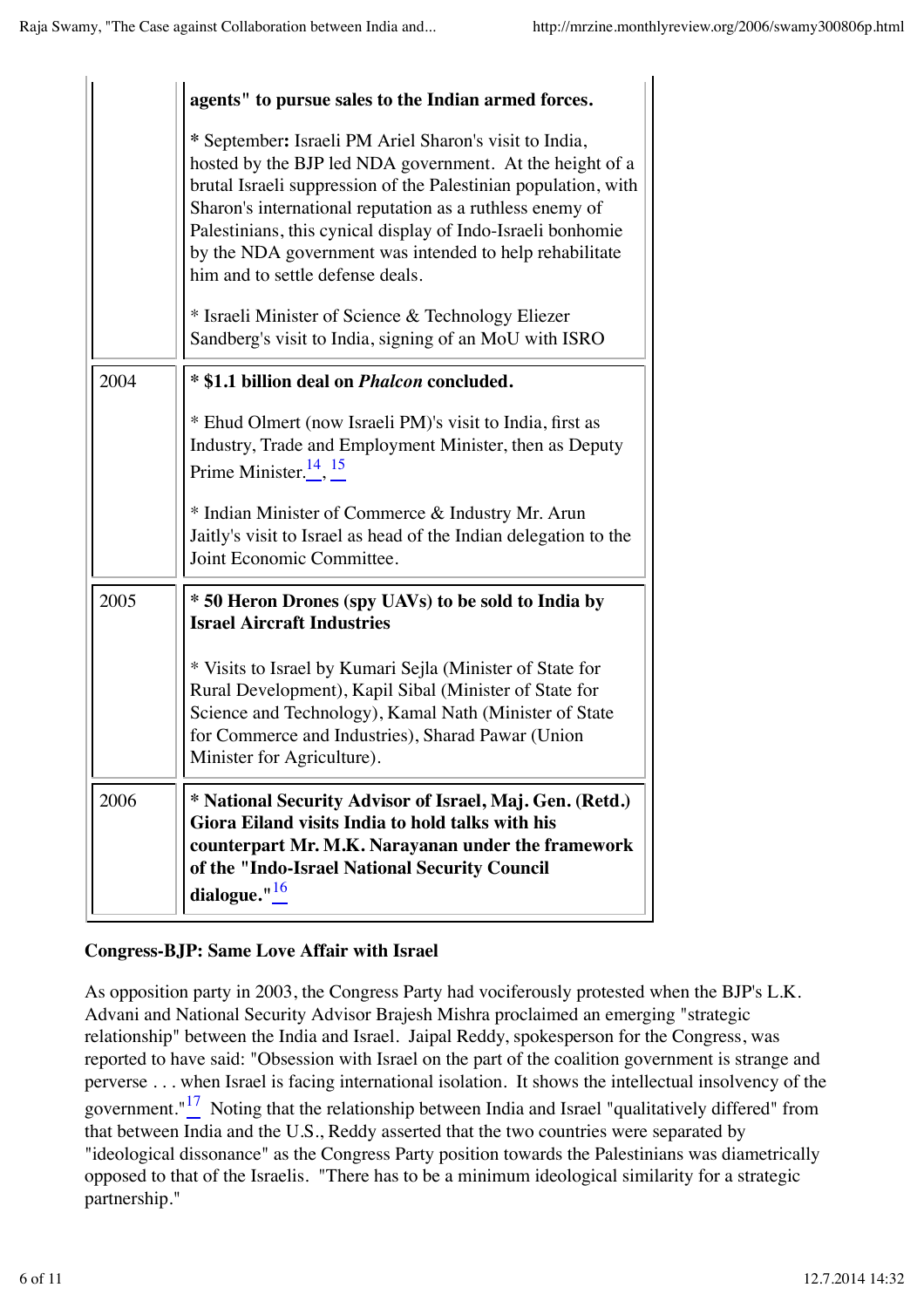Barely a year after assuming office, the United Progressive Alliance (UPA) government led by the Congress Party agreed to continue expanding collaboration with Israel's military industries after the third "Joint Working Group" meetings between defense and security bigwigs from both countries concluded in 2004.<sup>18</sup> On the table were expanded purchases of Israeli armaments by India, including 50 Heron spy drones (UAVs), and an agreement to hold joint air-force exercises involving U.S.-built Israeli F 16s and Russian-built Indian Sukhoi Su-30Mk1s. These deals were signed with much fanfare by the UPA government led by the very same Congress Party that once invoked its commitments to Palestinian rights, to Indo-Arab relations, and to its supposed adherence to principled foreign policy. If the past NDA government led by the Hindu right BJP ratcheted up relations with Israel on account of its perceptions of an "anti-terror" (read anti-Muslim) axis between India, Israel, and the U.S., the Congress-led UPA government has maintained a steady intensification of ties between India and Israel while incredibly claiming that its commitment to all things principled in foreign policy remain untouched.

Notably, Indo-Israeli ties have expanded under the UPA to include a host of non-military economic relations as well. By 2002 Israel's non-military trade with India had grown to more than 6 times what it used to be in 1992 (1.27 billion as compared to \$202 million).  $\frac{19}{10}$  A host of Indian cabinet ministers visited Israel in 2004, including the minister for Rural Development, Commerce & Industry, Agriculture, and Science & Technology. It is noteworthy that in a country reeling under the impact of a decade of neoliberal prescriptions, with millions of agricultural producers facing starvation and thousands taking their own lives, our leaders refuse to recognize the "intellectual insolvency" of collaboration with an Israeli state built upon the doctrine of racial exclusion, unending war, and expansionist aggression. Regardless of how much non-military ties have expanded between the two countries, Israel is India's second largest seller of armaments after Russia. It is a disturbing truth today that India's dominant political elites, with little variance across party-lines, display an unswerving dedication to developing India as a market for Israeli armaments industries.

#### **Indo-Israeli Ties as Part of the Wider Anti-people Policies Pursued by the Indian Ruling Class**

Supporters of this relationship argue that the current Indo-Israeli bonhomie is mutually beneficial and that ethical questions ought to be subordinate to the demands of pragmatism in international affairs since India's security needs they argue, demand reliable sources of advanced armaments. The pragmatism argument fails the test of reason if subjected to scrutiny: is it pragmatic to aid and abet the destruction of much of the third world through the development of close military relations with an expansionist state that serves as the surrogate of the U.S. imperial power? Is it pragmatic to alienate the vast majority of humanity in the process of feeding the arms dealers of a renegade country and sucking up to its imperial patron? It has been argued that India's emerging relationship with Israel is intimately tied to its increasingly subservient relationship with the U.S. Meanwhile, Israel's close relationship to the U.S. imperial power and its hold on U.S. foreign policy in West Asia has often raised questions about the tail wagging the dog. Despite the obviously Orwellian implications of the claim that this relationship between India, Israel, and the U.S. can be seen as an "alliance of democracies," it is not far-fetched to assume that the Indian ruling elites see their country increasingly as a regional surrogate for a U.S.-led agenda. In this view, the role of Israel as a "friend" supplying arms serves the purpose of cementing such an assumed alliance.

Great power illusions aside, the obvious material interests at play in this process ought to render all such assumptions nothing more than fantasies of delusional elites. Or in a perhaps more insidious sense, such assumptions merely represent the rhetorical language used to justify the diversion of resources away from the real needs of the Indian people, into the deep pockets of arms-sellers feeding off fear, insecurity, and increasingly, bouts of high-tech savagery against populations. And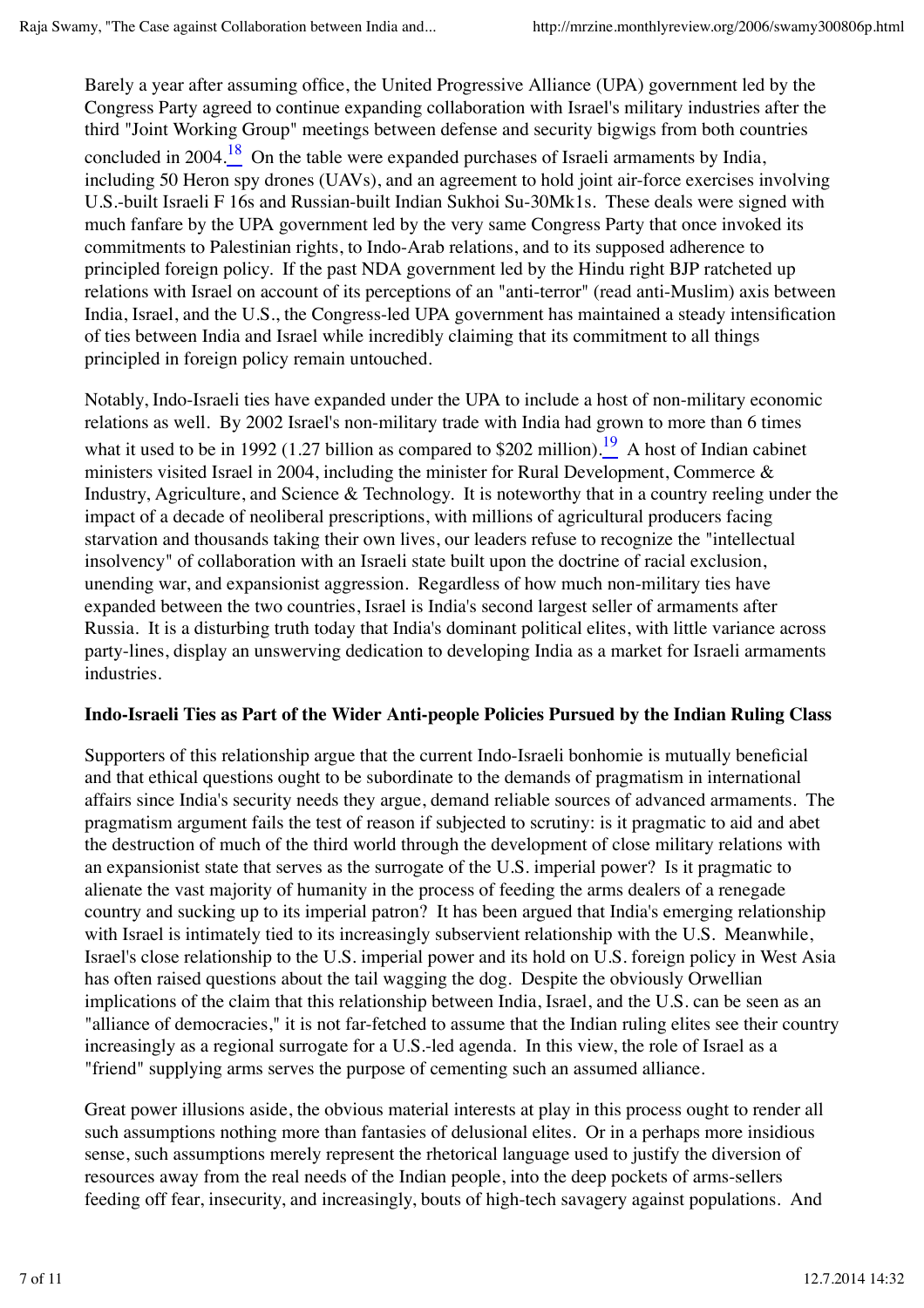what about security? What *are* the security-needs of India's people? Weapons purchases do not even begin to address the urgent issues of security from hunger, deprivation, disease, disasters, rampant inequality, oppressive traditions, unemployment, and the like. And why should India's so-called "security" needs, divorced as they are from the real needs of India's people, be sought at the cost of the human rights of Palestinian, Lebanese, or other populations brutalized and oppressed by our new "friends?" Wrenching the term "security" from its use in the one-dimensional sense of military security (and its linear logic of buying more advanced weapons) can help rescue the issue of real human security from the paranoiac pronouncements of professional fear-mongers in the elite establishment and their assorted mouthpieces in the media.

It is incumbent upon all peace-loving people in the world, particularly Indians and people of Indian origin, to demand that the Indian state's leaders reassess the deepening relationship with Israel. India is Israel's second-largest trading partner in Asia after China. This means Israeli industries are dependant upon India's markets. India's dependence on Israeli markets, however, is negligible: exports to Israel from India topped \$800 million in 2002, while Indian exports to the UAE rose to \$ 3 billion in the same year. Leveraging this power to rein in the rampaging policies of the Israeli state would be a sign of maturity and goodwill by a country that traces its own heritage to the anti-colonial struggles of the twentieth century. However, this cannot happen while the projection of India as an open market for Israeli armaments continues to be the reigning priority of India's political elites. Defense ties with Israel must be cut immediately or at the very least curtailed drastically in order to send a strong signal to the Israeli state that it cannot continue massacres of Lebanese and Palestinian civilians without costs to its long-term economic well-being.

Moreover, it is about time the Indian state re-evaluated its priorities: there is much more of a need for state spending on dealing with the dangerously underestimated agrarian crisis, related rural investment, urban and rural healthcare, primary and secondary education, disaster preparedness and management, among a host of other pressing needs that cannot be met so long as huge portions of the state coffer is funneled to international weapons dealers. Every rupee spent on Phalcons, Herons, and Baraks will not only increase the militarization of the subcontinent, thereby endangering the entire population, but also continue to be siphoned away from generating jobs, providing food, medicines, schools, and sustaining livelihoods for millions of India's people. What is happening under the present dispensation is that farmers are being told they have to fend for themselves as subsidies are cut and cheap imports flood the markets rendering producers vulnerable enough to increasingly resort to suicide in the face of deprivation, while Israeli arms merchants are being told that they have free access to the largesse of the Indian state since presumably billions of dollars spent on bombs and guns are more important for the Indian people! The choice really is between Israeli weapons and Indian livelihoods as much as it is between Israeli bombs and Arab lives.

Additionally, the collaboration with Israel on the so-called issue of "terrorism" ought to be carefully scrutinized. What Israel is doing in occupied Palestine and currently in Lebanon is collective punishment, proscribed by the Geneva Convention and grossly in violation against international laws governing the inter-state system after 1945. Israel's leaders perceive every Palestinian man, woman, and child as a legitimate target for physical liquidation, if not subjugation, through the force of arms. In the current aggression against Lebanon, Israeli leaders have repeatedly referred to Lebanese civilians as indistinguishable from Hezbollah and have carried out indiscriminate attacks against civilians under the pretext of fighting "terrorists." Why should India continue participation in any "Joint Working Group" with Israel on the issue of "terrorism" when this term is used openly by the leadership of that country as a code word to refer to every Palestinian and Lebanese individual? There are already historical and contemporary precedents for such official attitudes in the bloody excesses by the armed state, including paramilitaries and police forces in Kashmir, Punjab, Assam, Manipur, and Andhra Pradesh, where critics and opponents of the government's policies ended up labeled as "terrorists" and were frequently targeted for physical violence. Since the advent of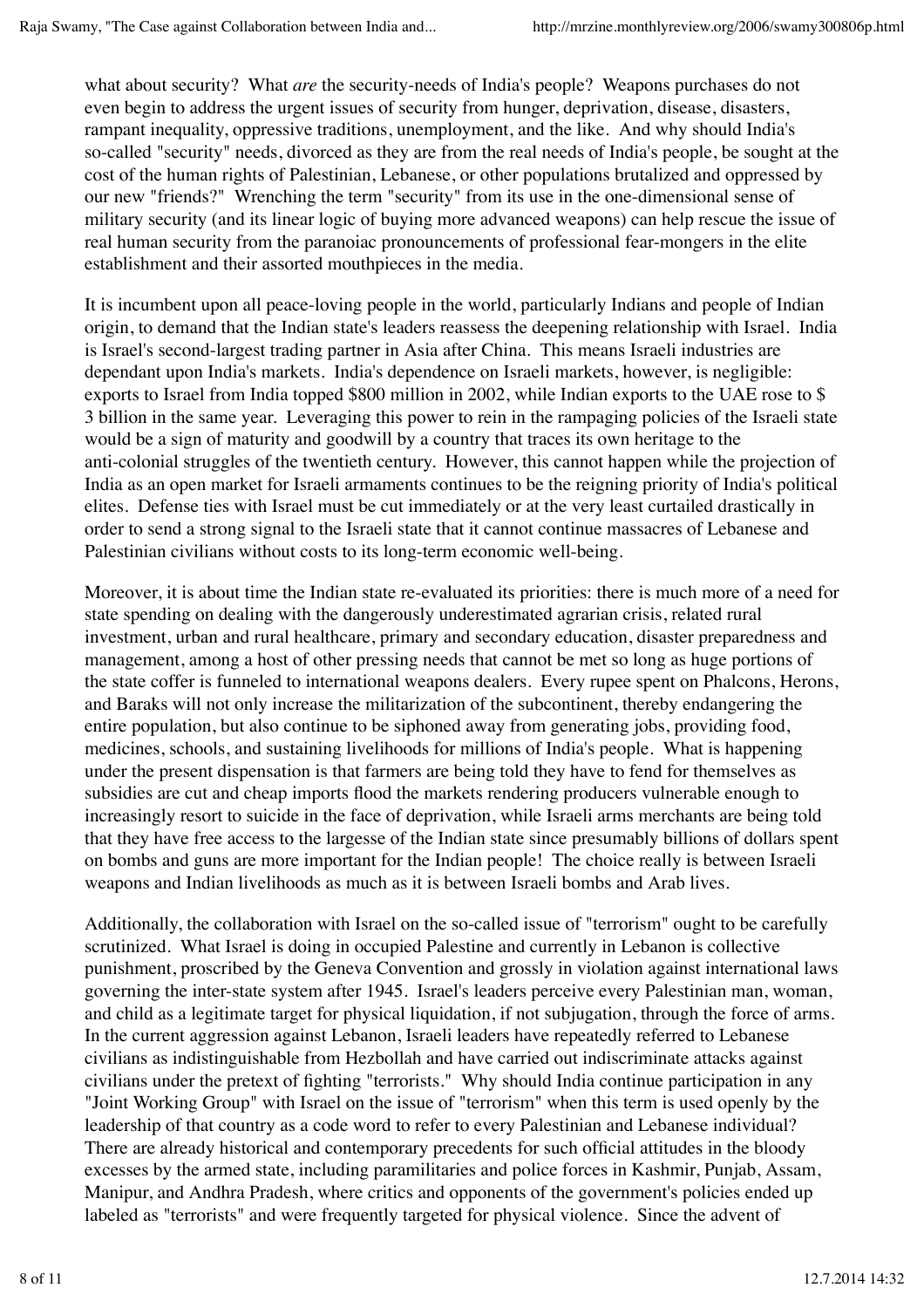Hindutva's grip on the Indian elite imagination, Muslims have been frequently targeted and collectively impugned as "terrorists" even as genocidal state-sponsored violence against Muslims in Gujarat has not resulted in any punitive actions against responsible Hindutva organizations. Has the Indian state already begun emulating its new friend in more ways than it would like to admit? It would be a stretch to suggest that India has learned all these awful things from Israel, but it does not inspire much confidence to know that India's leaders are busy building a regime of collaboration on "terrorism" with Israel, a state that so blatantly uses the term to justify its militaristic brutality against civilians in Palestine and Lebanon. Such collaboration helps expand the reach of undemocratic regimes of impunity enjoyed by the ruling interests in the Indian state, and works against the general interests of the people, particularly those already rendered vulnerable by existing inequalities in access to physical security, legal rights and protections under the law.

In conclusion, it would be in India's best interests to sever military ties with Israel immediately -- on ethical *and* political grounds, but also pragmatic and security grounds. India should not have anything to do with an openly expansionist state that has relegated the very meaning of the term democracy to irrelevance by its adherence to the ideology and practice of racism, state terrorism, and unrelenting brute force against the peoples of the lands it covets. India should not seek to purchase weapons of destruction from such a state, especially when these purchases are made at the expense of the needs of its own population, and when the increasing stockpiles of such weapons increase the collective vulnerability and insecurity of the entire population. India should cease collaborating with a state that relegates, with impunity, entire populations to the category of expendable human beings to be subjugated, their lands and resources stolen from them and in case of the slightest forms of resistance their bodies destroyed by advanced weapons. No country calling itself a democracy can continue to do so if its leaders see it fit to embrace a state like Israel even while the cries of human beings crushed by that aggressive expansionist state tear at the collective conscience of our humanity. Alienating the rest of the world in the pursuit of some sense of power, however real or illusory that may be, is not pragmatic, if pragmatism is to be seen as the means by which the best interests of the people of India are to be served. It is time for India to wrench itself free from Israel's deadly embrace. Perhaps when Israel abandons its current trajectory, the issue of friendship can and ought to be revisited in earnest, but until then the Indian government ought to bid the Israeli government and its armed establishment a sincere goodbye.

1 *July 2006 War on Lebanon Blog* -- figures compiled from Lebanese media. The blog provides daily updates by volunteers working with refugees and victims of the war. Updates on the lives of refugee children coming to terms with trauma and loss are particularly notable and have been featured on the *Guardian*'s website.

2 *Samidoun*: "SAMIDOUN is a grassroots coalition that aims to work in a democratic and participatory atmosphere. The coalition is multi-confessional and diverse in terms of nationality. The coalition is also diverse in its composition in terms of supporting organizations, from student groups, to the gay and lesbian center, to arts and film production collectives, to small political parties, to environmental groups. But the bulk of the work is through young volunteers from all over the country, some of whom are refugees themselves" (Samidoun, "Who We Are").

3 "A Banner Year for Israeli Arms Exports," *Business Week*, 7 March 2005.

4 Aharon Klieman, *A Double-Edged Sword. Israeli Defence Exports in the 1990's,* qtd. in Oren Persico, "Arms unto the Nations," *Globes Online* (an Israeli business daily), 5 May 2003.

5 Jane Hunter, "Israeli Foreign Policy: Weapons Manufacturing Industry," *Israeli Foreign Policy,*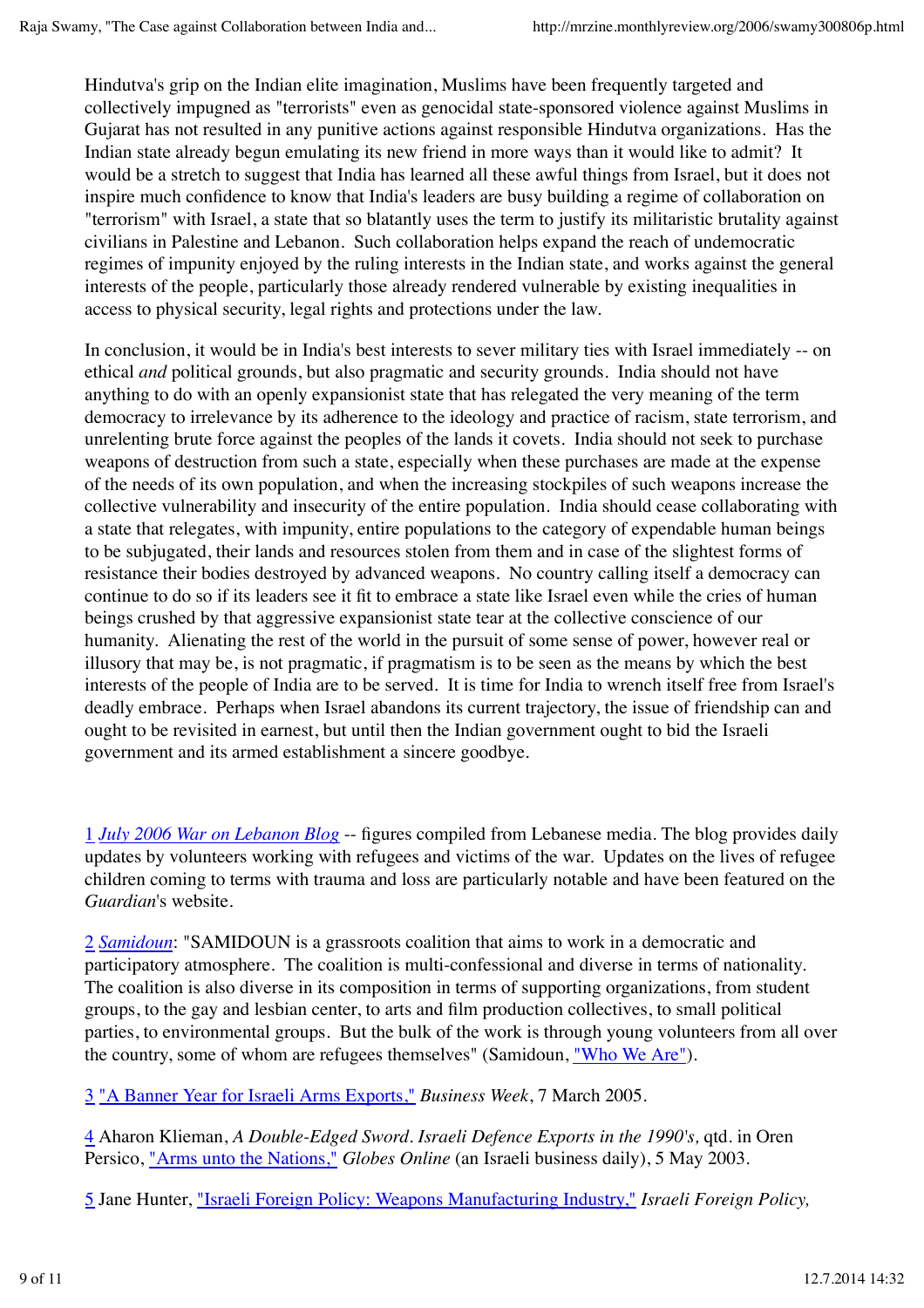South End Press, 1987.

6 Persico, op. cit.

7 Rahul Bedi, "Moving Closer to Israel," *Frontline* 20.4, 15 - 28 February 2003. See, also, P.R. Kumaraswamy*,* "Indo-Israeli Ties: The Post-Arafat Shift," *Power and Interest News Report*, 9 March 2005.

8 The Washington Consensus refers to the minimum range of economic policies aggressively advocated by the U.S. through Washington-based institutions like the IMF and the World Bank. The "consensus" sought to enforce neoliberal prescriptions on countries of the third world in the aftermath of the collapse of the Soviet Union and centered on privatization of state assets, liberalization of trade, deregulation of markets, and the withdrawal of the state from its social responsibilities manifest most obviously in the enforcement of drastic budget cuts in social spending advocated by supporters of this "consensus." The "consensus" essentially sought to force countries of the third world to reorient and subordinate their economic activities under the umbrella of U.S. led global capitalist interests. See "Unraveling the Washington Consensus, An Interview with Joseph Stiglitz," *Multinational Monitor* 21.4, April 2000.

9 Subhash Kapila, "India-Israel Relations: The Imperatives for Enhanced Strategic Cooperation," South Asia Analysis Group, Paper No 131, 1 August 2000.

10 Dominic Coldwell, "Still in the Closet, Barely," *Al Ahram Weekly Online* 449, 30 September - 6 October 1999.

11 "Jaswant's Israel Visit to Focus on Terrorism," *The Times of India*, 1 November 2000.

12 Ninan Koshy, "US Plays Matchmaker to India, Israel," *Asia Times Online*, 10 June 2003.

13 "High-level Visits," *Frontline* 19.2, 19 January - 1 February 2002.

14 "India Congratulates Olmert As Israel PM," Israel News Agency, 13 May 2006.

15 "Ehud Positive on Indo-Israel Ties," *The Tribune*, 28 November 2004.

16 "Bilateral Relations: Historical Overview," Israel Diplomatic Network, Embassy of Israel, New Delhi, July 2006.

17 Sultan Shahin, "India's Startling Change of Axis," *Asia Times Online*, 13 May 2003.

18 "India and Israel to Further Strengthen Military Ties: Report," *Outlook India*, 19 January 2005. See, also, "Israel to Sell 50 Heron UAV's to India," *India Defence*, 11 August 2005.

19 Harsh V. Pant, "India-Israel Partnership: Convergence and Constraints," *The Middle East Review of International Affairs* 8.4, December 2004. See, also, "India-Israel Economic and Commercial Relations," Federation of Indian Chambers of Commerce and Industry.

Raja Swamy is in the doctoral program in Anthropology at the University of Texas at Austin. He is interested in studying the impact of neoliberalism in India with a focus on the political economy of natural disasters. A shorter version of this article appeared on *Siliconeer Magazine*.

URL: http://mrzine.monthlyreview.org/swamy300806.html